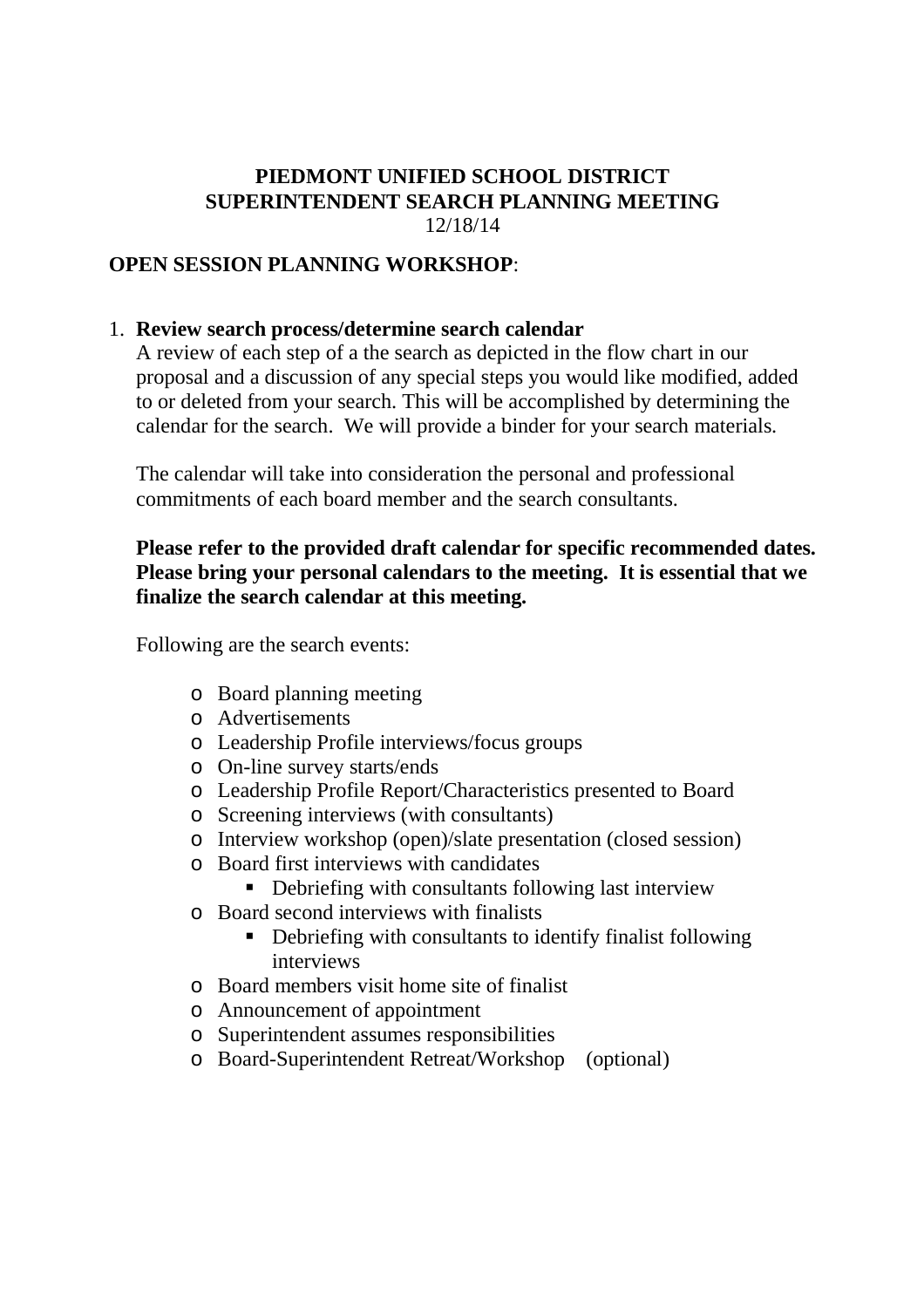2. **Identification of individuals/groups to meet with HYA consultants in development of Leadership Profile Report. We are in the district for a total of four days (two each with one overlapping day)**

Recommended interviews include:

Board members: We meet with each board member for about 45 minutes. We schedule these meetings for when we are in the District to meet with the various stakeholder groups but can make other arrangements if needed. We will set time/date at the planning meeting.

Superintendent Administrators – District level (individual) Principals/Assistant Principals (group) Support staff union leadership (group) Support staff - open meeting for all interested members Teacher Association Executive Board (group) Teachers - open meeting for any interested teacher (after school) PTA/PTO Council (group) Foundation leadership (group) Site council leadership (group)

Other parent, school, business, service or community groups as well as former board members or community leaders. Whenever possible we ask the Board to create like groups for interviews.

General Open Meeting, generally in evening, for anyone interested in attending (evening meeting)

3. **Online Survey groups for disaggregation of survey results** – review survey and determine:

-Groups the Board would like identified. We recommend Board, community, parents, teachers and support staff.

-District liaison to help place survey on District website

-Start/ending dates for survey

-Communication strategies for staff, parents and communities

4. **Board Liaison during search** – We ask the Board to identify one or two trustees to serve as liaisons to the consultants during the search. Their role is to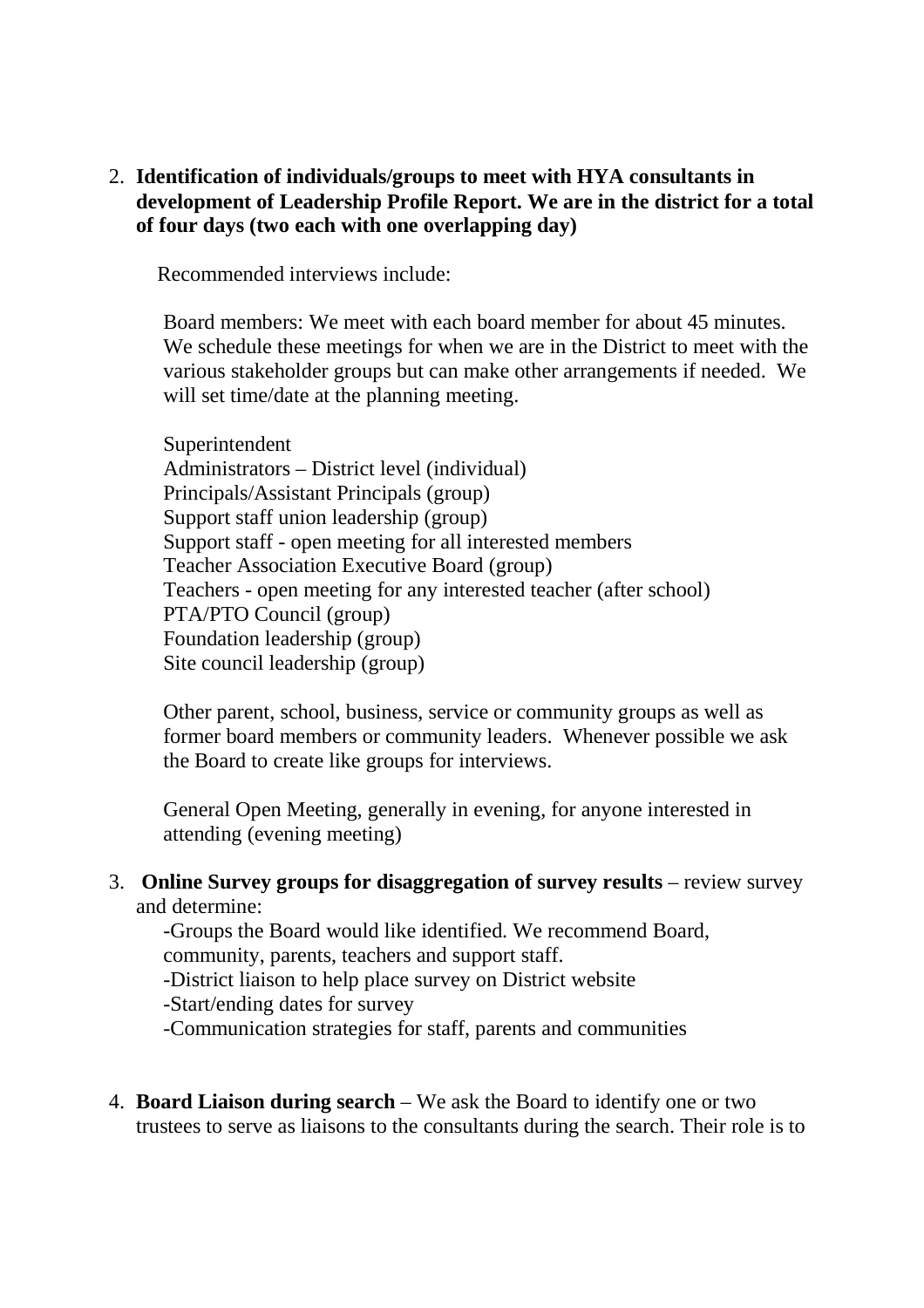assist the superintendent's executive assistant in set up profile report interviews, locate venues for the board interviews and implement parent/staff/community communication strategies.

Generally we communicate with the entire Board via district email unless personal email addresses are requested. On occasion, we need to discuss special circumstances that may come up during the search. In these cases, we will contact the liaisons.

The Board needs to determine who will represent the district for press inquiries. Usually this is the Board president.

- 5. **HYA liaisons and consultants** Bill Levinson and Barbara Young are serving as the search consultants. We share all information. Please send all communications to both of us. Barbara Young will serve as the communication liaison with the board.
- 6. **Slate of Candidates**-We will present the board a slate of five or six prescreened and vetted candidates.

## 7. **Posting Recommendations:**

## *California Advertisements:*

Our consulting fee includes three 5x4 postings in ACSAs EdCal. These will be posted on January 12, 19 & 26. We have provided a draft of the advertisement for the board to review. The Board could authorize a larger, 5x6 advertisement for an additional cost of \$486.

District to post the position through Ed Join (no cost if the district places the ad)

## *National Advertisements:*

The Board can authorize a 30 day online advertisement in Ed Week for an additional cost of \$395 and a 30 day online advertisement in AASA for an additional cost of \$385, \$320 or \$665.

We post the position on the HYA web site with a link to the district's web site at no additional cost.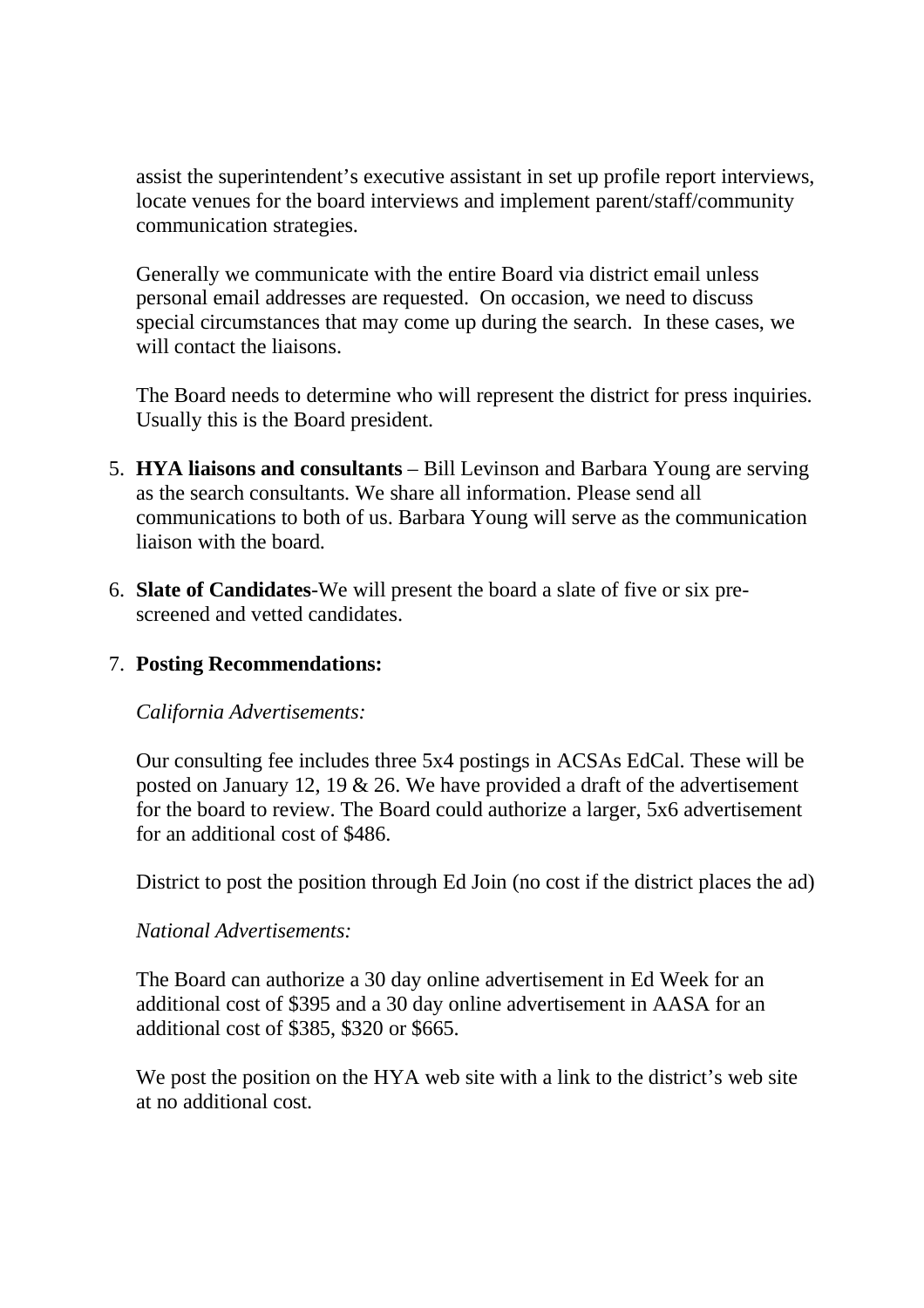- 8. **Search/District Information**-Candidates will be referred to the district's web site and/or the HYA web site. The district is encouraged to create a link on their web site home page "Superintendent Search" where appropriate information can be posted (search calendar, Leadership Profile, search updates, etc.) and to update the web site when needed.
- . 9. **Letter of Agreement** – A copy of a *Letter of Agreement* is in Section 5 of the Search Binder. This should be signed by the Board President and submitted to HYA.
- 10.**Superintendent Employment Contract** Due to recent changes in the education code pertaining to superintendent contracts, we recommend the board schedule a workshop with district counsel to review all aspects of contracting with superintendents. We do not negotiate contracts for the board.
- 11.**Other** anything else you might like to discuss pertaining to the search.

## **CLOSED SESSION**:

- 1. **Inside candidates** We recommend that we treat an inside candidate just as we would any other candidate and present him/her to the Board only if s/he is competitive with the other candidates
- 2. **Salary and fringe benefits** We suggest the Board think in terms of a total compensation package. Total compensation includes salary, annuities, board pick-up of non-obligatory retirement payments, whole life insurance, auto allowance and any other fringe benefit that has a monetary value attached to it except for the insurance package and other benefits that generally are provided to all other administrators. We will need to know the boards' compensation parameters for this position.
- 3. **Contract** We suggest the board identify which board members will work with the selected candidate to work out contract issues, and that district counsel be informed of the timeline for contract negotiations. We will need a copy of the current superintendent's contract and if there are any specific contract expectations for the new superintendent.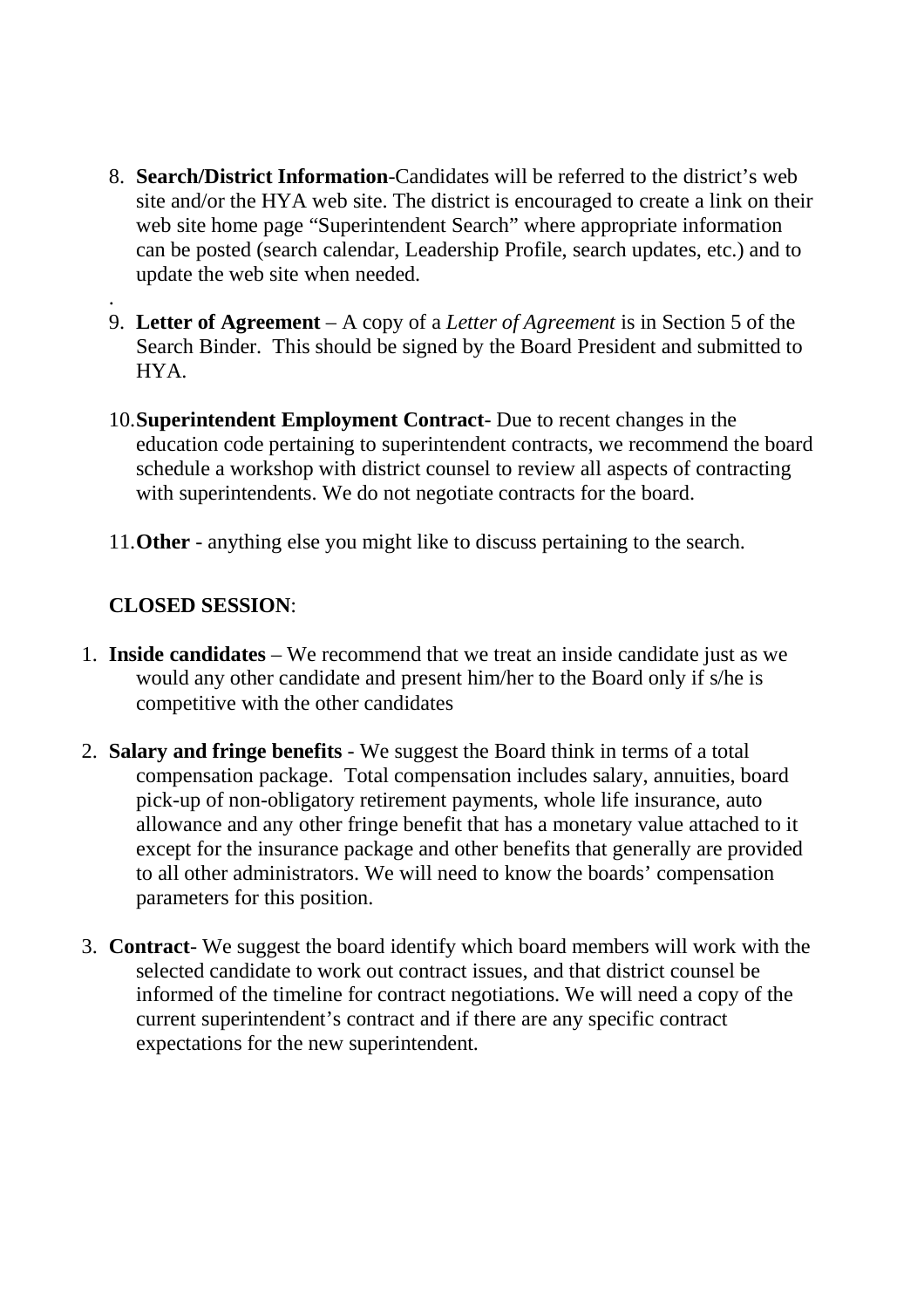# Superintendent Search Flow Chart



© 2012, HYA Executive Search Division, ECRA Group, Inc. 847.318.0072 | www.ecragroup.com | hya@ecragroup.com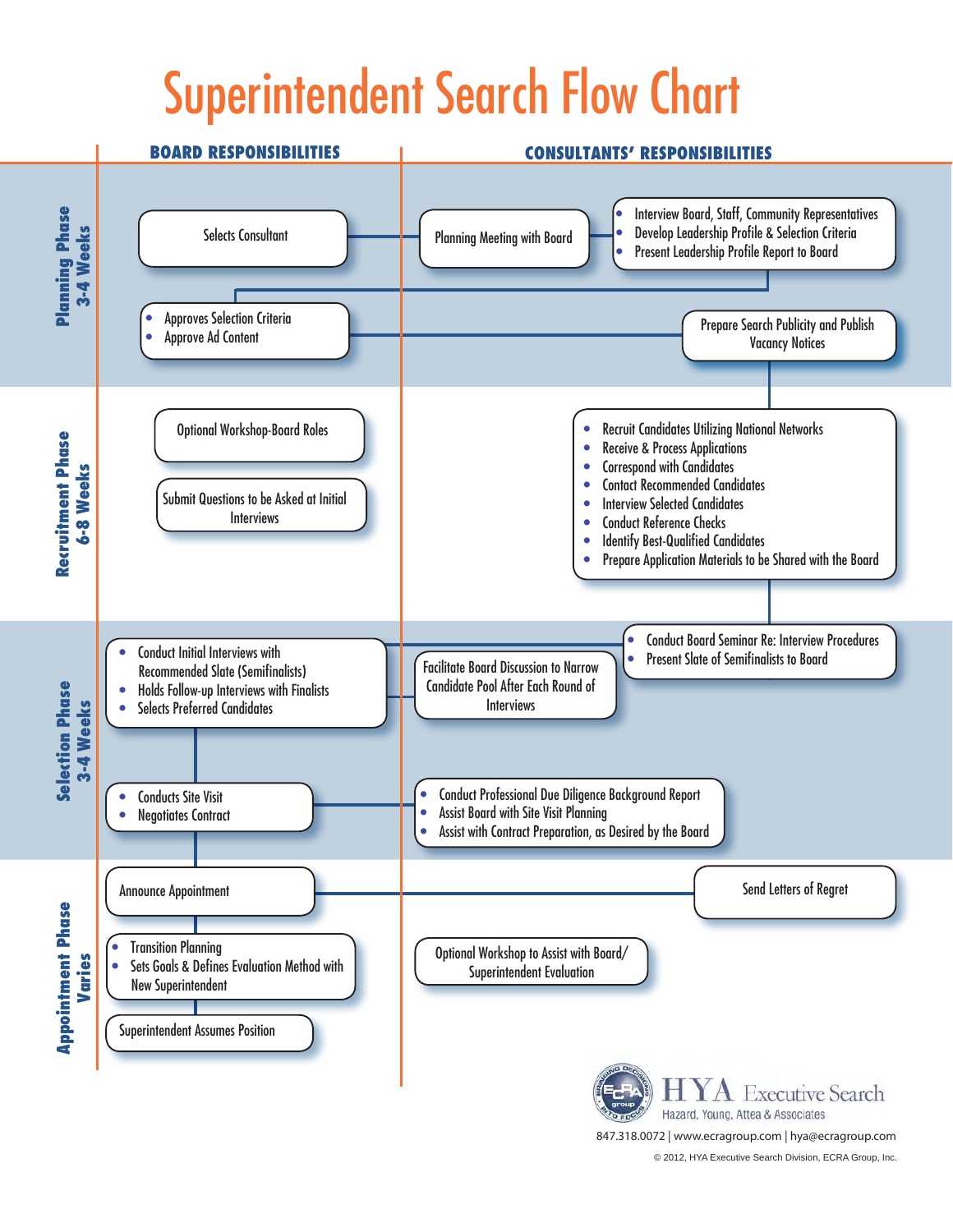**Option 1: Revised 12.8.14**

## **PIEDMONT UNIFIED SCHOOL DISTRICT SUPERINTENDENT SEARCH CALENDAR**

| <b>Planning Meeting</b>                                                                            | December 18th                               |
|----------------------------------------------------------------------------------------------------|---------------------------------------------|
| EdCal Advertisement                                                                                | January $12^{th}$ , $19^{th}$ , & $26^{th}$ |
| EdWeek, AASA, EdJoin                                                                               | January (TBD)                               |
| On Line Survey                                                                                     | January 12th 23rd                           |
| Leadership Profile Interviews<br>Community & Staff-21st                                            | January 21st, 22nd 23rd                     |
| Profile Report to the Board<br>Note: One Hour Presentation                                         | February 11 <sup>th</sup>                   |
| <b>Screening Interviews</b><br>Barbara & Bill off site                                             | February 24th & 25th                        |
| Presentation of Slate/Workshop<br>Special Meeting of the Board                                     | March 10th                                  |
| Board First Interviews*<br>Debrief with Board                                                      | March $18th$ & $19th$<br>March 19th         |
| Board Second Interviews**<br>Debrief with Board                                                    | March 24th, 26th, 27th<br>March 28th        |
| <b>Site Visit</b><br>Spring Break April 3rd-12th                                                   | March 30th-April 3rd                        |
| Superintendent Appointment<br>Note: This must take place at a<br>regularly scheduled Board Meeting | April 16 <sup>th</sup>                      |

\*First Interviews: Interviews are scheduled in two hour intervals. The full board meets with the consultants following the last interview on March 19th to debrief.

\*\* Second Interviews: The afternoon of the candidate interview begins with a 5:00 tour of the District with two Board members followed by a 6:00-9:00pm dinner and interview with the full Board. The following morning the candidate meets for coffee with two Board members at 8:30am to present their compensation expectations. The full Board then meets with the consultants at 9:30am following the last morning candidate meeting on March  $28<sup>th</sup>$ .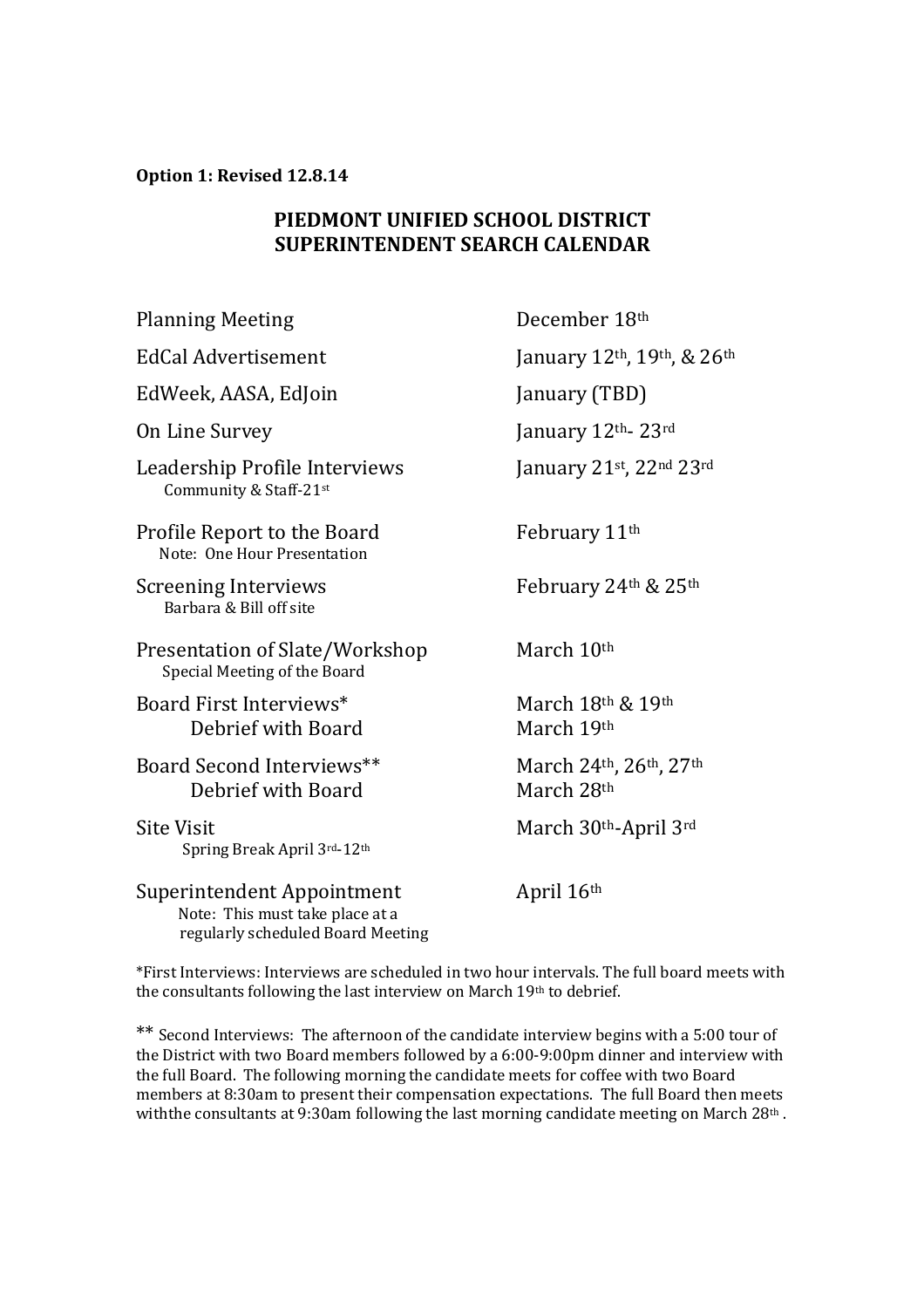**Option 2: 12.8.14**

## **PIEDMONT UNIFIED SCHOOL DISTRICT SUPERINTENDENT SEARCH CALENDAR**

| <b>Planning Meeting</b>                                                                            | December 18th                        |
|----------------------------------------------------------------------------------------------------|--------------------------------------|
| <b>EdCal Advertisement</b>                                                                         | January 12th, 19th, & 26th           |
| EdWeek, AASA, EdJoin                                                                               | January (TBD)                        |
| On Line Survey                                                                                     | January 12th- 23rd                   |
| Leadership Profile Interviews<br>Community & Staff-21st                                            | January 21st, 22nd.23rd              |
| Profile Report to the Board<br>Note: One Hour Presentation                                         | February 11 <sup>th</sup>            |
| <b>Screening Interviews</b><br>Barbara & Bill off site                                             | February 16th & 17th                 |
| Presentation of Slate/Workshop<br>Special Meeting of the Board                                     | February 24th                        |
| Board First Interviews*<br>Debrief with Board                                                      | March $6th$ & $7th$<br>March 7th     |
| Board Second Interviews**<br>Debrief with Board                                                    | March 12th, 13th, 14th<br>March 15th |
| <b>Site Visit</b><br>Spring Break April 3rd-12th                                                   | March 17th-20th                      |
| Superintendent Appointment<br>Note: This must take place at a<br>regularly scheduled Board Meeting | March $25th$ or April $1st$          |

\*First Interviews: Interviews are scheduled in two hour intervals. The full board meets with the consultants following the last interview on March 7<sup>th</sup> to debrief.

\*\*Second Interviews: The afternoon of the candidate interview begins with a 5:00 tour of the District with two Board members followed by a 6:00-9:00pm dinner and interview with the full Board. The following morning the candidate meets for coffee with two Board members at 8:30am to present their compensation expectations. The full Board then meets with the consultants at 9:30am following the last morning candidate meeting on March 15th.